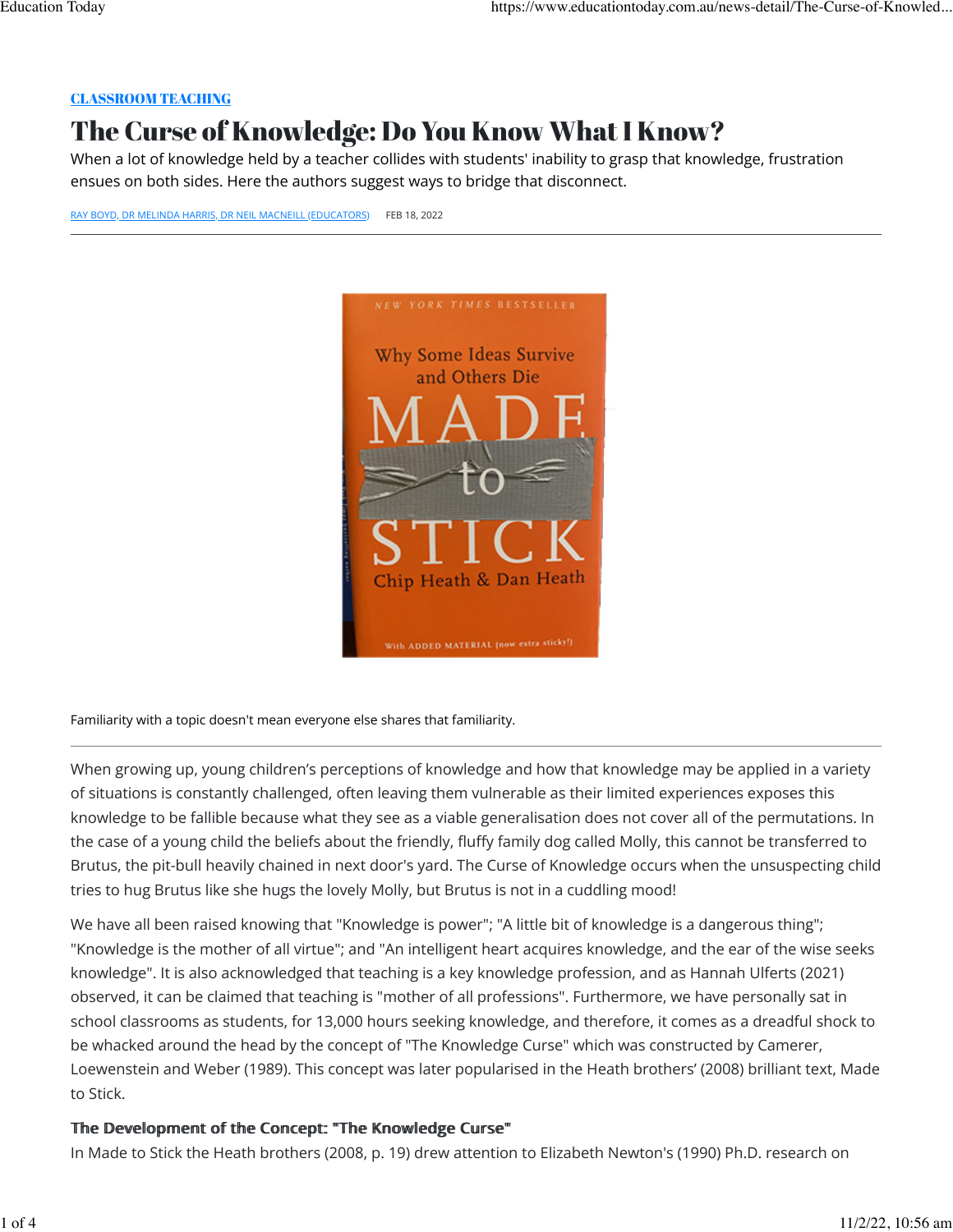Tappers and Listeners. In this research the Tappers are given the name of a song (for example, Happy Birthday) and the listener has to guess the name of the song. Newton's results showed that only 2.5% of the tapped tunes were recognised, but the tappers thought that 50% would be recognised.

Here is the problem for teaching and learning: 'When a tapper taps, she is hearing the song in her head… Meanwhile the listeners can't hear that tune – all they can hear is a bunch of disconnected taps, like a kind of bizarre Morse Code' (p. 20). As a result, the tappers become quite agitated because they can hear the song in their heads, and they can't imagine how the listeners cannot pick the tune. This is where we see the Curse of Knowledge at work between the teacher and the student.

In pursuing issues of communication and making an idea stick, the Heath brothers (2008, pp. 246–247) developed what they call the SUCCESS checklist. In any presentation (or lesson) the audience needs to follow six points:

| 1 Pay attention        | Success checklist: Pay attention (unexpected)    |
|------------------------|--------------------------------------------------|
| 2 Understand and       | Success checklist: Understand and remember       |
| remember it            | it. (concrete)                                   |
| 3 Agree/believe        | Success checklist: Agree/believe. (credible)     |
| 4 Care                 | Success checklist: Care (emotional)              |
| 5 Be able to act on it | Success checklist: Care (Listener can recall the |
|                        | story)                                           |

Table 1. Communication Framework and SUCCESS Checklist (What do listeners think?)

This model they saw as counteracting ("less subject to …") the Curse of Knowledge for teachers and presenters and politicians.

# The Curse of Knowledge Bias

Every human action has the potential to be influenced by one or more biases. Paul Ratner (2018) in an excellent article explains the roles of nearly 200 cognitive biases, and the Curse of Knowledge is a part of this collection. Eugen Asanu (2018) quoting the work of the Heath Brothers noted that in the world of business, the knowledge held by top executives is difficult to communicate to manager level because of the inbuilt Curse of Knowledge. He noted:

'Top executives have had years of immersion in the logic of conventions of business, so when they speak abstractly, they are simply summarizing the wealth of concrete data in their heads. But frontline employees, who aren't privy to the underlying meaning, hear only opaque phrases.'

# The Practical Implications of the Teacher-Students' Curse of Knowledge Experience

Case 1. In personal correspondence, Michael Scriven (September 2000) related a story of a trip he took to the University of California at Irvine, where the first-year students were studying for final exams. "This was before CD-ROMs, but the material was on a big disk, so the same in effect". Students were offered tutoring in the classroom by teachers, or they were allowed access to the same material in the computer lab. The classroom was empty, and the students were in the computer lab working their way through the material there.

When Michael asked students why they were working from the computer programs, the students said:

- Not one tells me that I am stupid;
- I can repeat the lesson as many times as I like, when I like, until I learn the material; and
- The program keeps rewarding me for success.

This is a good example of the implications of the Curse of Knowledge at work. In classrooms the students don't have to be told they are stupid, the teachers' actions, body language and facial expression can send that message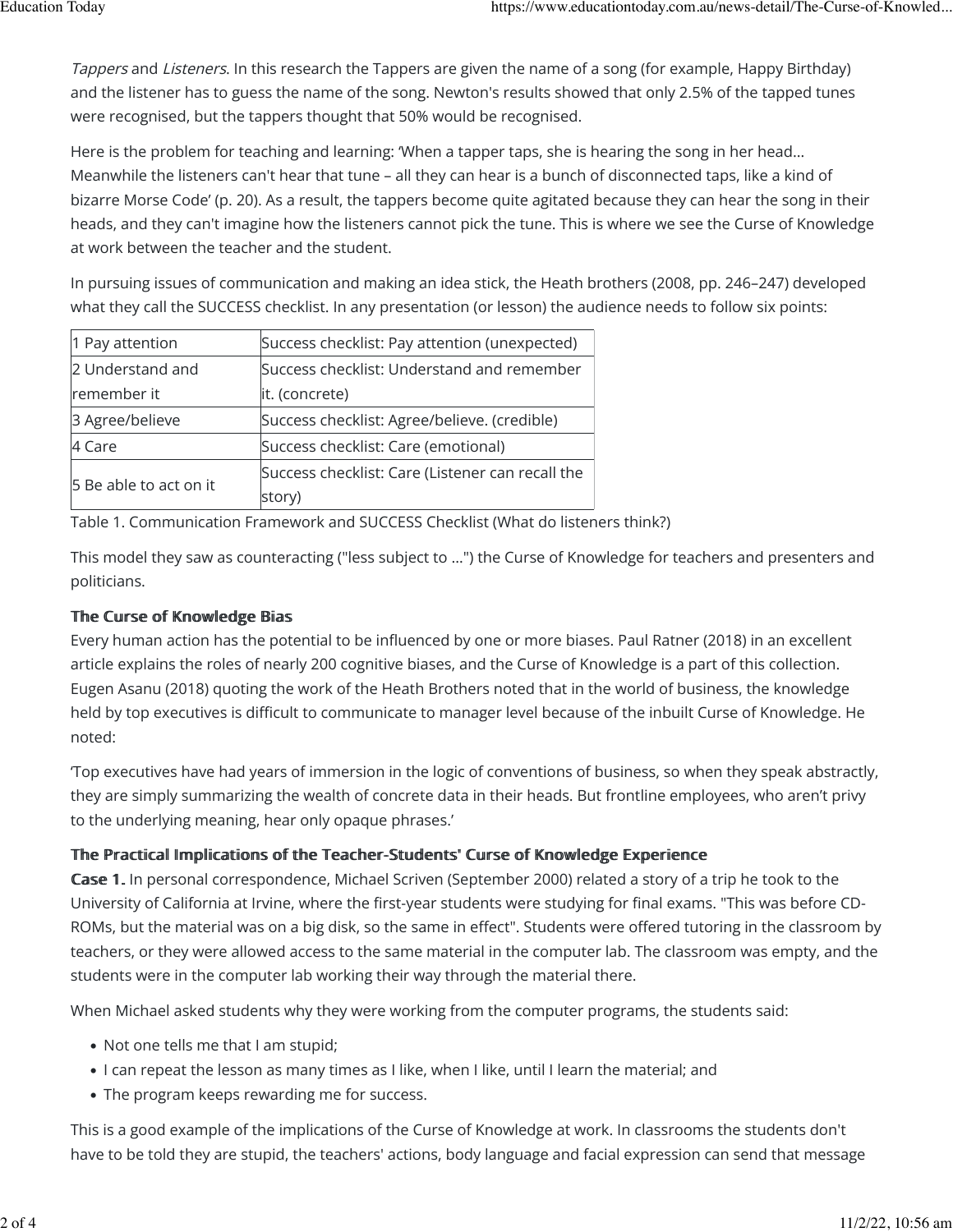with a word being uttered.

Case 2. A colleague was observing a graduate teacher with a class of Year 10 mathematics students. As a graduate, she was employed to teach mathematics and had a very good understanding of the domain and the intent that she was covering. In her own words she found mathematics "very easy as things just seem to click"

The concept that she was presenting to the students, for the first time was proving a little more difficult that she had anticipated. Throughout the course of the lesson, she found she was having to go back and review a number of concepts to fill what appeared to be knowledge gaps. Forty minutes into the lesson, one of the boys, Mark, who the teacher believed had a solid grasp of maths, raised his hand and said, "I am really sorry Miss, but I just don't understand what you are doing in solving this problem."

During her reflective discussions with my colleague, she expressed her frustration that the kids just did not get it, that it was not an overly complex problem and the methods she was outlining should have made sense.

In this example what we see is an educator who finds the subject very easy, has a vast knowledge of the subject and has a genuine passion for the subject. This situation is not too dissimilar to the 'tappers' example we outlined earlier. Not only did the teacher have the tune in her head, but she also had a network of connections that enabled her to see the outcome before having to work it out. She was wrongly assuming that everyone else in the room could do the same.

# Addressing the Curse of Knowledge Bias for Teachers

Cognitive biases matter to teachers because our job is to create learning experiences that enable growth. In their Learning and Development Blog, Dashe & Thomson (2019), outline the detriment of cognitive bias in teaching and learning, 'they can make learners and designers resistant to incorporating new information, they can result in learners remembering inaccurate information, or they can prevent learning from happening altogether.'

When a bias prevents teachers and learners from considering, or being open to new learning, it is imperative that teachers consider their own biases and teach their students remediating mechanisms to the Curse of Knowledge. The Theory of Mind (ToM) concept often referred to as mentalising, is considered an important cognitive tool in separating the mental state of self and others such as beliefs, desires and intentions.

A Theory of Mind definition is outlined by Bora et al., (2009), in their studies on the links between ToM and social functioning of patients, 'the cognitive ability to attribute mental states (such as beliefs, desires, and intentions) to others, as separate to the self' (Bora et al., 2009). Of particular importance to educators is the potential of Theory of Mind (ToM) to facilitate children's understanding of self-mental state (one's own perceptions, beliefs, intent, thoughts, behaviours) and others' knowledge state, specifically being aware that you do not know; knowing what other people know; knowing that other people do not know what you know; and knowing how knowledge comes about. Put more simply, you don't know what you don't know.

The curriculum is rich in opportunities to focus on Theory of Mind in authentic contexts throughout the day. Text analysis and author studies are a rich example of exploring self-perception separate from the authors knowledge state. Through questioning the author's intent, biases, power balances etc. students are privy to not only their own knowledge state and the author's knowledge state but the impact of others' knowledge statements on them as individuals.

# Six Pedagogic Strategies that Defeat the Curse of Knowledge in Classrooms

The line – 'Said the shepherd boy to the mighty king: Do you know what I know?' from Bing Crosby's 1962 hit, Do You Hear What I hear? is replicated in every classroom because there is always a mismatch of knowing. Usually, the teacher knows more than the student about curriculum issues, but students prevail in computer games and dinosaurs! From a teaching point of view, we can put strategies in place that overcome the Knowledge Curse by: